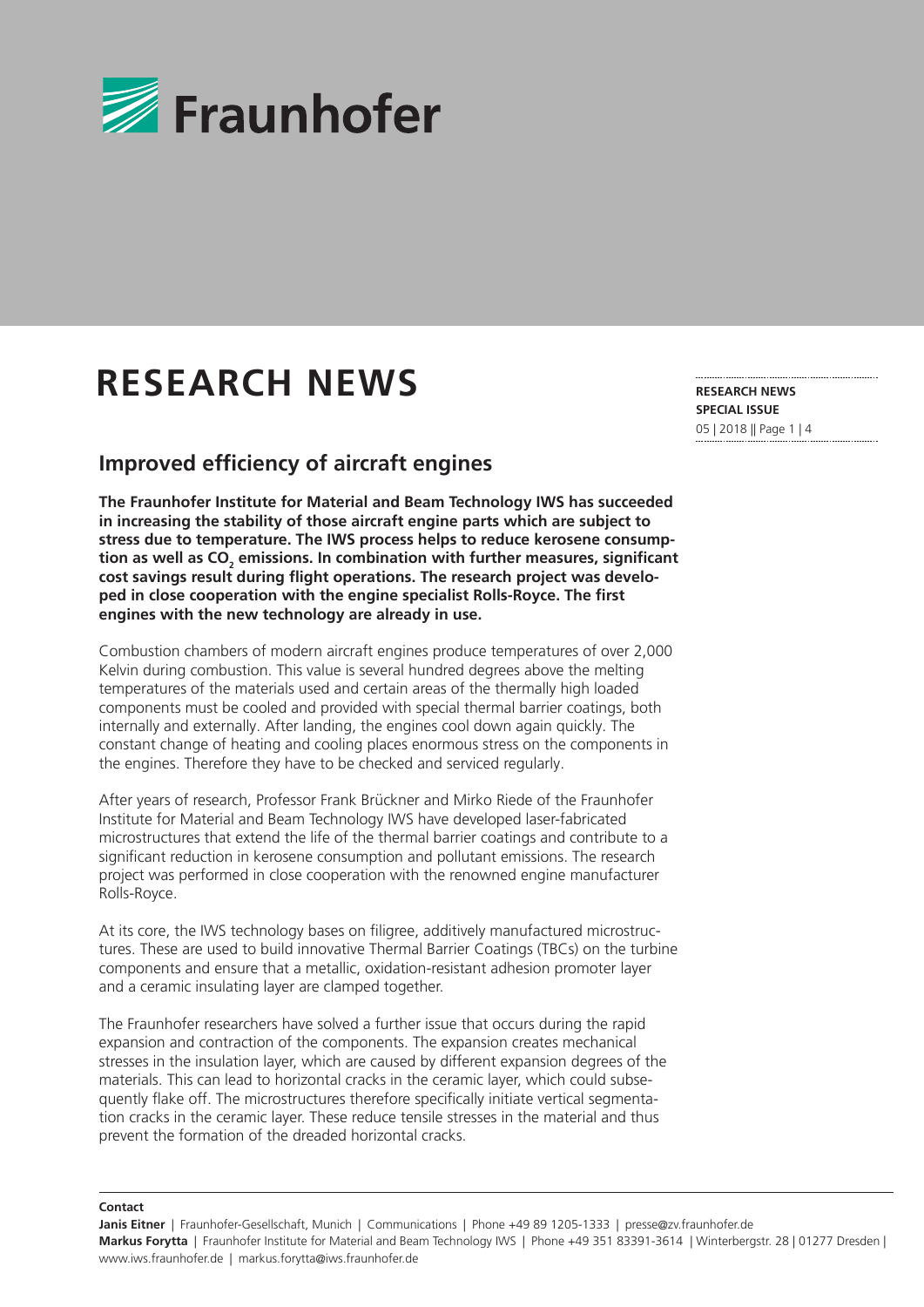

# **Additive manufacturing technology using single-mode fiber laser**

To generate filigree microstructures, the researchers had to further develop existing production techniques. A high-precision single-mode fiber laser generates microstructures down to the order of 30 microns. The columnar arrangement of the microstructures increases the expansion tolerance of the insulating layer.

The knowledge needed to design the structures for the TBCs and for the sophisticated manufacturing processes have not only been gained in practical experiments. "The simulations and the theoretical modeling with which we have worked in addition to the experiments also play a major role in the success," explains Brückner.

### **Kerosene consumption drops by 10 percent**

The many years of work on the joint research project has paid off. The new technology can further improve the efficiency of the jet engines, along with increasing the combustion temperature. The more efficient combustion results in decreasing fuel consumption by ten percent and reduces greenhouse gas emissions. In conjunction with other measures, there are significant cost savings per year and aircraft amounting to approximately USD 2.9 million.

The joint team of Fraunhofer researchers and engineers from Rolls-Royce has succeeded in transferring the research work into production-ready manufacturing that meets the stringent safety standards of the aviation industry. After first successful test flights of the engines with Fraunhofer IWS technology in November 2015, the official aviation approval of the European Aviation Safety Agency (EASA) was issued. Since February 2018, the engines have been used in long-haul aircraft for the Airbus A350- 1000. The Trent XWB-97 is the exclusive propulsion of this aircraft model and the most efficient large-capacity engine in the world today. The Fraunhofer experts expect that other jet engines will also be equipped with the innovative IWS technologies in the future.

For their scientific achievements, Frank Brückner and Mirko Riede as well as Dr. Dan Roth-Fagaraseanu from the industrial partner Rolls-Royce received the 2018 Joseph von Fraunhofer Prize of the Year 2018.

**RESEARCH NEWS SPECIAL ISSUE** 05 | 2018 || Page 2 | 4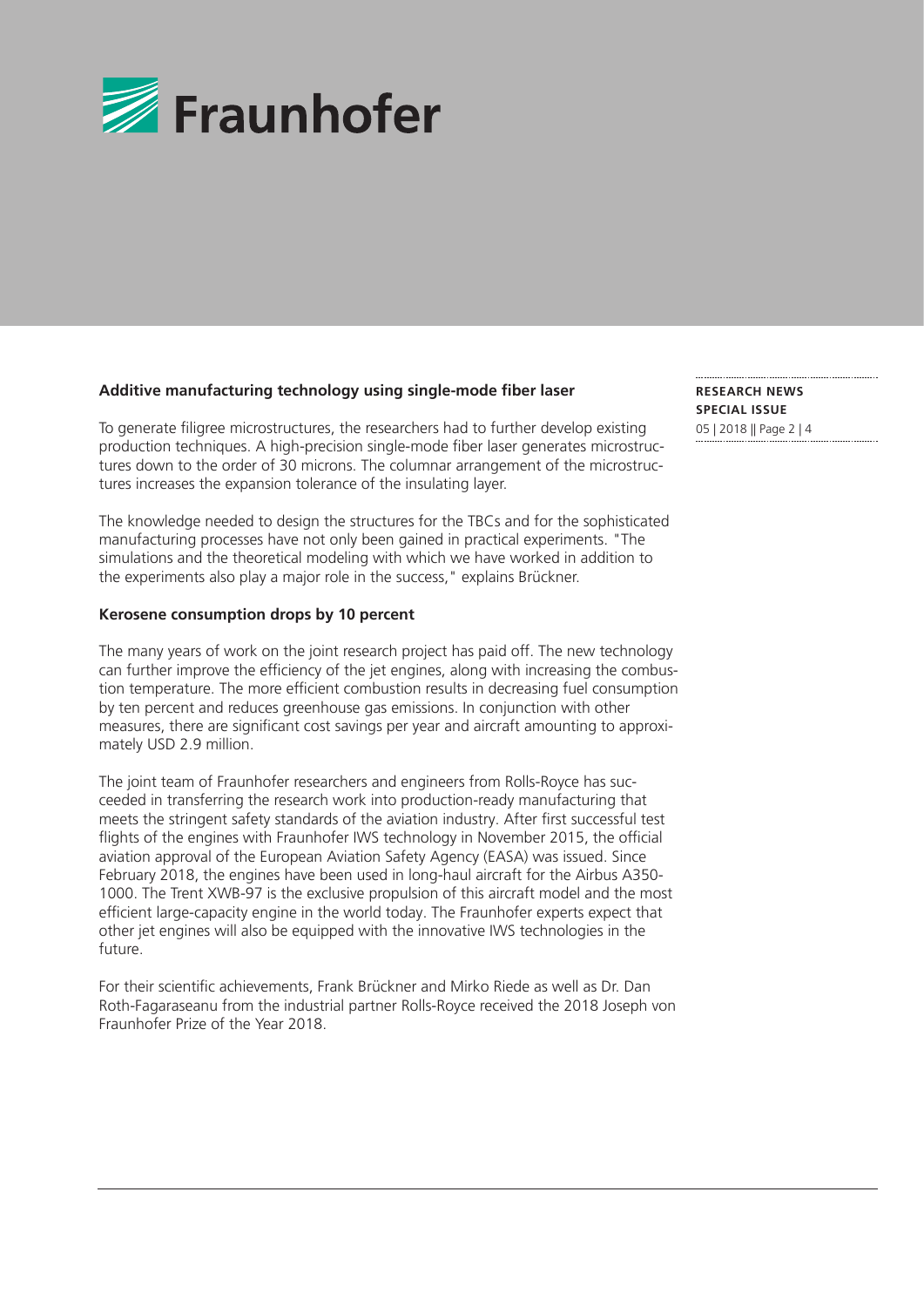



**Professor Frank Brückner and Mirko Riede (from the left) have developed** 

**microstructures that, among other things, extend the life of the thermal barrier coatings. © Fraunhofer /**  **RESEARCH NEWS SPECIAL ISSUE** 05 | 2018 || Page 3 | 4